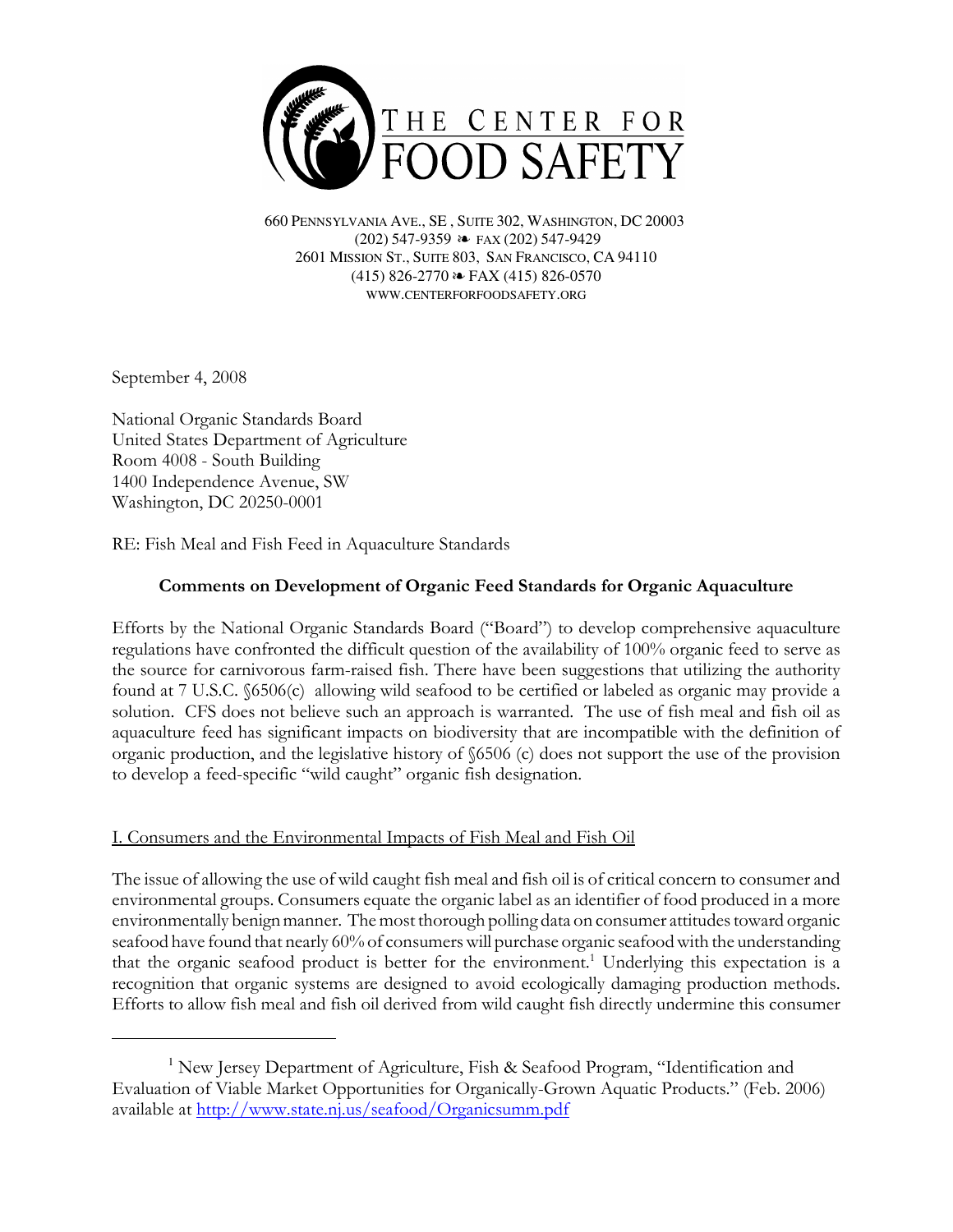expectation.

Fish meal and fish oil are used for carnivorous species such as salmon and shrimp. The fish meal and fish oil comes from wild caught fish such as mackerel, herring, menhaden and anchovies. Scientists estimate that producing a pound of farmed-raised shrimp, stripped bass or salmon requires more than twice the amount of wild caught fish.<sup>2</sup> The use wild caught forage fish to support any farmed fish, whether it is designated organic or not, does not conserve biodiversity and directly affects the health and sustainabilility of marine ecosystems.<sup>3</sup> As the U.S. Ocean Commission stated, "obtaining fishmeal from traditional wild harvest practices may increase the pressure on fisheries that are fully exploited."<sup>4</sup> Protecting forage species is a key starting point for the ecosystem management of fisheries including protection of biodiversity. Forage fish play a significant role for ocean predators and form the fundamental base of the food web for aquatic and non-aquatic predators. A number of studies suggest that depletions in forage fisheries harm the availability of food for numerous predators from wild stripped bass to migratory seabirds.<sup>5</sup> A regulatory standard that allows organic systems to support the depletion of wild forage fish for use as fish meal and fish oil will harm ecosystems and negatively affect biodiversity in contravention of the existing organic regulations. Even attempts to limit what types of fisheries may be use to derive "organic" wild caught fish meal are not likely to live up to the mandates to "promote ecological diversity and conserve biodiversity" found at 7 C.F.R. §205.2.<sup>6</sup> For example, the use of currently "under exploited" fisheries as wild caught sources may still lead to significant impacts on biodiversity.7

<sup>3</sup> See Pew Oceans Commission, Marine Aquaculture in the United States (citing Naylor, et al, Effect of Aquaculture on World Fish Supplies, NATURE 405:1017-1024 (2000))

 $4$  U.S. Commission on Ocean Policy, An Ocean Blueprint for the  $21<sup>st</sup>$  Century (2004) Commission, at 331, available at http://www.oceancommission.gov/documents/full\_color\_rpt/welcome.html

<sup>5</sup> See National Coalition for Marine Conservation, Taking the Bait - Are America's Fisheries Out-Competing Predators for Their Prey? (August 2006)(highlighting a number of studies examining the effects of diminished forage fish availability on various predators).

<sup>6</sup> The USDA has stated that the intention of this definition is to require the use of the preservation biodiversity and reflects a dynamic, interactive relationship with such conservation efforts. 65 Fed. Reg. 80550 (Dec. 21, 2000); See also USDA, Report and Recommendations on Organic Farming (1980)(USDA recognizing that organic agriculture seeks "to establish ecologically harmonious, resource efficient, and nutritionally sound agricultural methods.")

<sup>7</sup> See e.g. BirdLife International, "Hold the anchovies - Magellanic Penguins need them," (Aug. 1, 2007)(describing how a paper in Science reveals that attempts to develop an "under

<sup>&</sup>lt;sup>2</sup> See Pew Oceans Commission, America's Living Oceans: Charting A Course for Sea Change (2003) at 73-79 (discussing marine aquaculture) *available at* http://www.pewtrusts.org/uploadedFiles/wwwpewtrustsorg/Reports/Protecting\_ocean\_life/env\_ pew\_oceans\_final\_report.pdf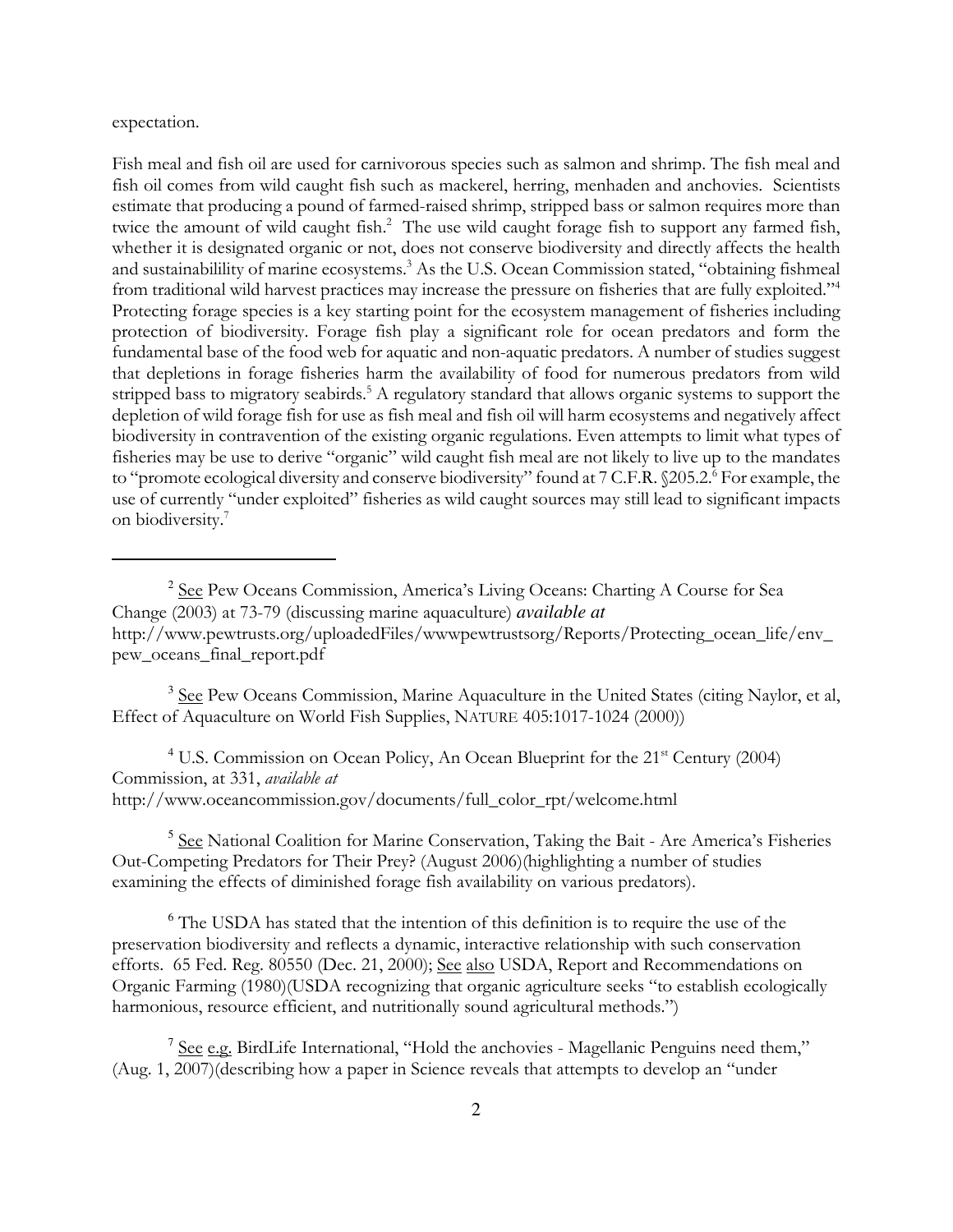### II. Legislative History of the "Stevens Amendment"

The language concerning the eligibility of wild seafood for organic certification found at 7 U.S.C. §6506 (c) has a long legislative history. In the FY 2000 Appropriations Senator Stevens (R-AK) directed USDA to hold two national hearings with respect to the development of organic standards for seafood and argued for the inclusion of "ocean-harvested seafood" in the USDA's final organic regulations.<sup>8</sup> Subsequently, the Alaskan delegation made numerous unsuccessful attempts to insert language similar to the current statutory provision in legislation from 1999 to 2002, including in the 2002 Farm Bill.<sup>9</sup> The delegation was motivated by the prospect of using the organic label to create new marketing opportunities for Alaskan seafood, particularly salmon, because between the mid-1980's and 2002 the value of the Alaskan salmon harvest fell by  $62\%$ .<sup>10</sup>

Despite the numerous legislative failures, the current statutory provision became law through passage of the FY 2003 Emergency Wartime Supplemental Appropriations ("Stevens Amendment").<sup>11</sup> The provision was included in the bill as a *quid pro quo* for the repealing of §771 of the Consolidated Appropriations Resolution, 2003. Section 771 would have suspended the Organic Foods Production Act's ("OFPA") organic livestock feed requirement if the price of such feed was found by USDA to be more than double conventional feed ("Deal Chicken Feed Rider").<sup>12</sup> While the organic community strongly supported the repeal of the livestock feed provision, the community, including the Organic

8 145 CONG. REC. S12474-02 (Oct. 13, 1999)(statement Sen. Stevens).

<sup>9</sup> See H. Conf. Rep. 107-424 (May 1, 2002)(deleting provision in Farm Security and Rural Investment Act of 2002); see also147 CONG. REC. S11116-01 (Oct. 25, 2001)(Sen. Stevens' amendment tabled that provided authority to Secretary of Commerce to implement issue via appropriations bill H.R. 2330); 147 CONG. REC. S12870-2 (Dec. 11, 2001)(Sen. Murkowski's attempted amendment to S.1731); 148 CONG. REC. S747-01 (Feb. 13, 2002); 148 CON. REC. S1006- 03 (Feb. 25, 2002)(proposed amendment to H.R. 2646);148 CONG. REC. S4629-01 (May 21, 2002)(Sen. Murkowski's attempted amendment to H.R. 3009).

<sup>10</sup> ADFG, "Trends in World Salmon Markets and their implications for the Alaska Salmon Industry" (Nov. 15, 2006) avail. at http://www.iser.uaa.alaska.edu/iser/people/knapp/Knapp\_World\_Salmon\_Market\_Trends\_Nov\_ 15\_2006.pdf

<sup>11</sup> Pub. L. 108-11, Title II,  $$2105, 108^{\text{th}}$  Cong., 1<sup>st</sup> Sess. (Apr. 16, 2003).

<sup>12</sup> <u>See</u> Pub. L. 108-7,  $\sqrt[6]{771}$ , 108<sup>th</sup> Cong., 1<sup>st</sup> Sess. (Feb. 20, 2003)

exploited" anchovy fisheries for fish meal lacks oversight for addressing impacts on wildlife) available at http://www.birdlife.org/news/news/2007/01/anchovy\_overfishing.htm; see also World Birdwatch, "Peru's marine life losing out to fishfarms" (Sept. 2006)(describing decrease in bird and mammals populations because of exploitation of the Peruvian anchovy fishery) available at http://www.birdlife.org/news/news/2007/01/peru\_wbw.pdf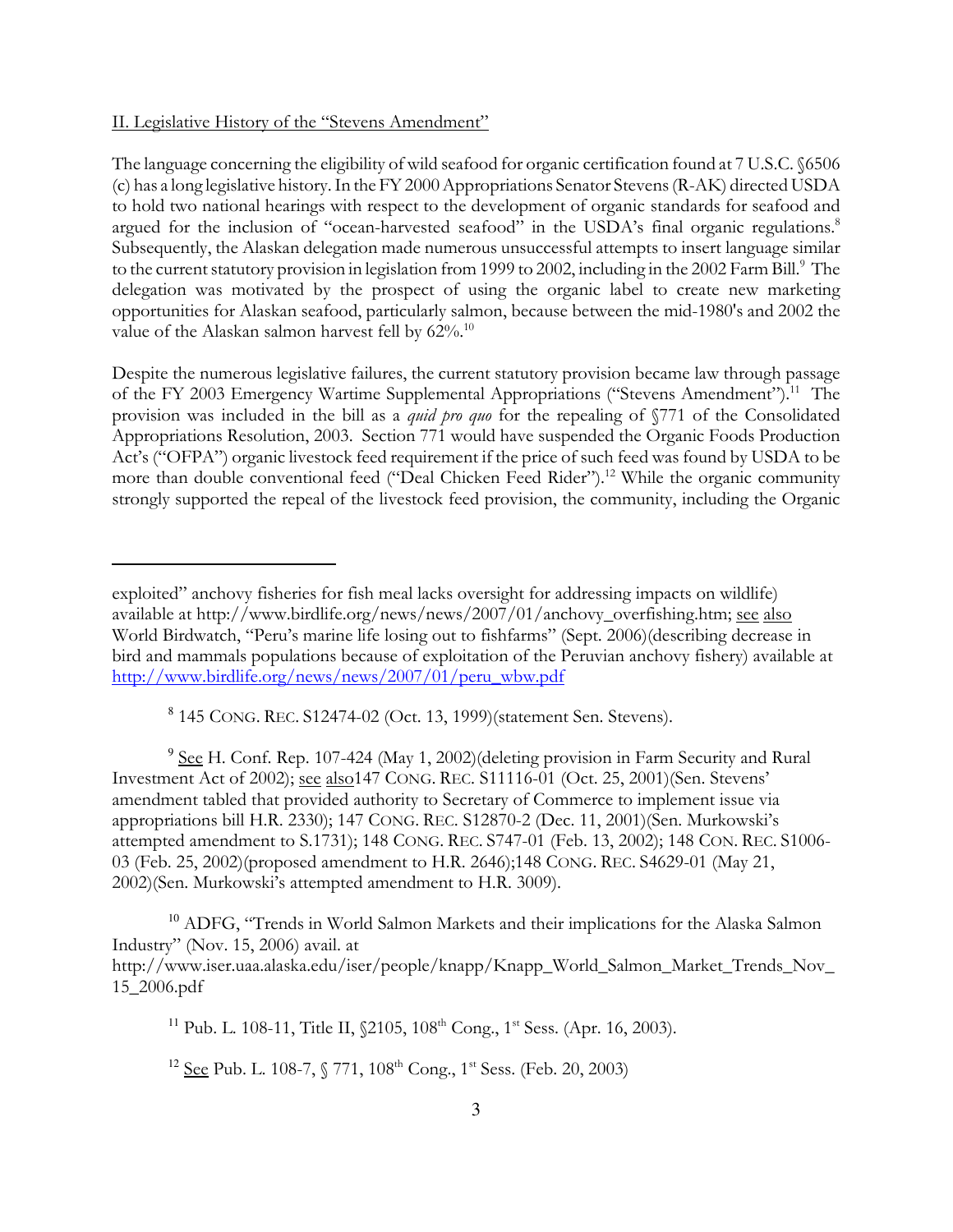Trade Association, denounced the passage of the Stevens Amendment.<sup>13</sup>

#### A. Interpreting the Stevens Amendment

The tortured legislative history of the Stevens Amendment can be used to glean several things. First, the passage of the amendment was the result of a Congressional response to the uniform outrage over the Deal Chicken Feed Rider - a piece of legislation that would have diluted the requirement that organic livestock be fed 100% organic feed. Indeed, it was the strenuous objection from the organic community to any dilution of the feed standards that led to the begrudging acceptance of Senator Stevens' legislative maneuvering. And in the case of Harvey v. Johanns, the federal courts have recognized this continued Congressional interest in maintaining a standard that all organic livestock (including fish) be fed a feed ration that is a 100% organic.<sup>14</sup> As such, the NOSB's Livestock Committee should not ignore the irony that it now seeks to use the Stevens Amendment, as codified at §6506(c), to circumvent the existing feed requirements of the OFPA. Indeed, using the provision to escape the strict feeding requirements of the Act can be said fly in the very face of why Congress and the community actually agreed to enact §6506(c).

Second, as the Stevens Amendment was legislated as part of an appropriations bill questions remain as to whether the organic community really consented to the provision. The amendment was not debated and after passage there was consistent sentiment against the concept of certifying wild caught fish. Certainly, it can be said that the amendment was in no manner conceived of or passed as a basis for creating a new feeding standard for feed used in captive organic aquaculture. Congress was clearly interested in consumer labeling of wild caught seafood for direct marketing purposes and acting so as to not alter the OFPA's original livestock feed requirements.

Third, the Stevens Amendment language clearly directs the agency to develop regulations for the use of the organic label on wild caught seafood and not captive aquaculture. The amendment did not impose any deadline by which the USDA was required to implement the provision and to date both the NOSB and the NOP have not moved to implement it. This lengthy gap between passage of the amendment and its implementation is indicative of both the agency's and the community's ambivalence, and in many case opposition, to developing regulations to oversee wild caught fish. If the Livestock Committee seeks to use §6506(c) as basis for allowing fish meal and fish oil derived from wild caught trimmings before doing so it must actually provide substantive proposed regulations delineating the standards for all wild seafood certification. The Stevens Amendment clearly envisions such a rulemaking stating that the provisions of the amendment can only be utilized "through regulations promulgated after public notice and opportunity for comment."15 No other provision of the OFPA

<sup>13</sup> Press Release, Organic Trade Association, Organic Trade Association Says: Congress Blunders Again (Apr. 12, 2003) avail. at http://www.ota.com/news/press/4.html?printable=1

<sup>&</sup>lt;sup>14</sup> 396 F.3d 28, 43 n.7 (1<sup>st</sup> Cir. 2005)(citing S. Rep No. 101-357 1990 USCCAN 4656,5222 and stating that livestock must be fed 100 percent organically grown feed).

<sup>&</sup>lt;sup>15</sup> <u>See</u> 7 U.S.C. § 6505(c).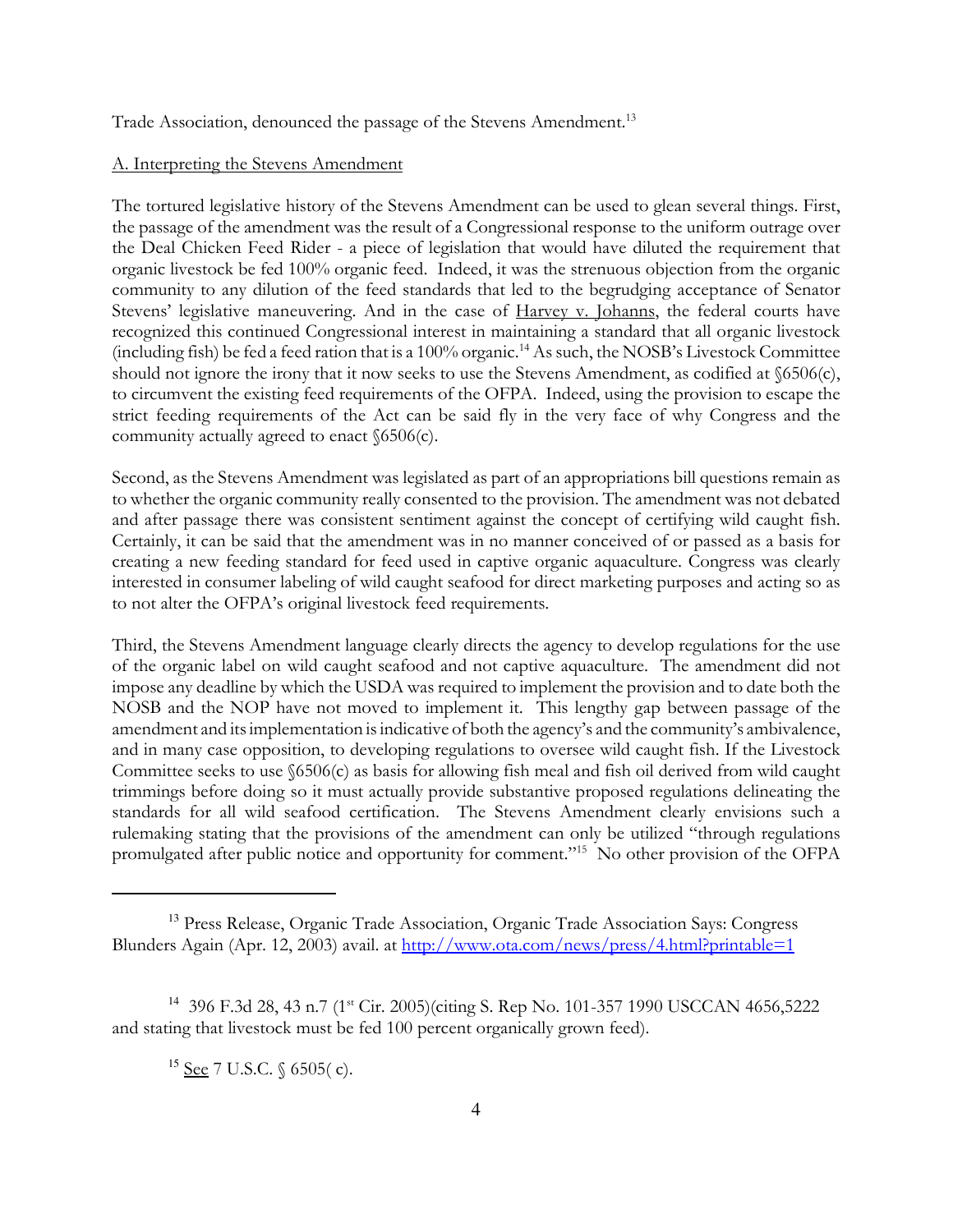includes such explicit language directing full regulatory development. As a result, simply declaring that wild fish are organic for the narrow purpose of creating organic fish feed and conditioning what wild caught fish can be used for feed via loose sustainability criteria would not be consistent with the mandates of the statutory provision. Such actions would be further complicated by the fact that certifiers would not have real substantive standards upon which to certify any feed producer.

## III. Changes in the Market and Political Dynamic of Wild Caught Fish

The market conditions that gave rise to the Stevens Amendment have also fundamentally changed over the last six years. As previously noted, at the time of its passage, the Alaskan delegation wanted its fishermen to benefit from the premium of organic in the marketplace because of depressed prices and concerns over the expected competition from organically labeled farmed fish. Since that time Alaskan fishermen have successfully specialized their "wild caught" production in the market to the point of achieving the price premium it originally sought. At a recent hearing, the industry told the Alaskan legislature how marketing of Alaskan Wild Salmon is focused on a step above organic.<sup>16</sup> And the Governor recently noted the successes the industry has had in marketing "wild" product.<sup>17</sup> Market figures back up the claims of Alaska's "wild" branding effort as the value of the State's salmon harvest grew 87% between 2002 and 2006.<sup>18</sup>

Given the recent success of "wild caught" in the marketplace, it is unlikely that there is still the political support in place to push implementation of the Stevens Amendment. Quite to the contrary, the situation has flipped. The aquaculture industry is trying to compel changes to the integrity of the organic feed standards so as to get an "organic" label that can compete with the successes of "wild caught." Moreover, the organic feed push is being made to accommodate a farmed salmon industry whose environmental impacts, as the NOSB has heard, threatens the very sustainability of Alaska's successfully marketed wild salmon runs.<sup>19</sup>

## IV. Problems with Using General Sustainability Criteria

 $18$  ADGF Report, *supra* note 3.

<sup>&</sup>lt;sup>16</sup> Alaska State legislature, House Special Committee on Fisheries (Jan. 31, 2007)(Testimony of Ray Ruitta, Executive Director, Alaska Seafood Marketing Institute) avail. at http://www.legis.state.ak.us/pdf/25/M/HFSH2007-01-310804.PDF

<sup>&</sup>lt;sup>17</sup> Press Release, Office of the Governor Sarah Palin, Governor Palin Asks for Changes to Federal Fish Farm Proposal (Apr. 4, 2007) avail. at http://govserv.state.ak.us/print\_news.php?id=312.

<sup>&</sup>lt;sup>19</sup> See Organic Aquaculture Symposium Before the Nat'l Organic Standards Bd. (Nov. 27, 2007)(presentation of Martin Krkosek, Centre for Mathematical Biology, University of Alberta, Canada) avail. at

http://www.ams.usda.gov/AMSv1.0/getfile?dDocName=STELPRDC5064674&acct=nosb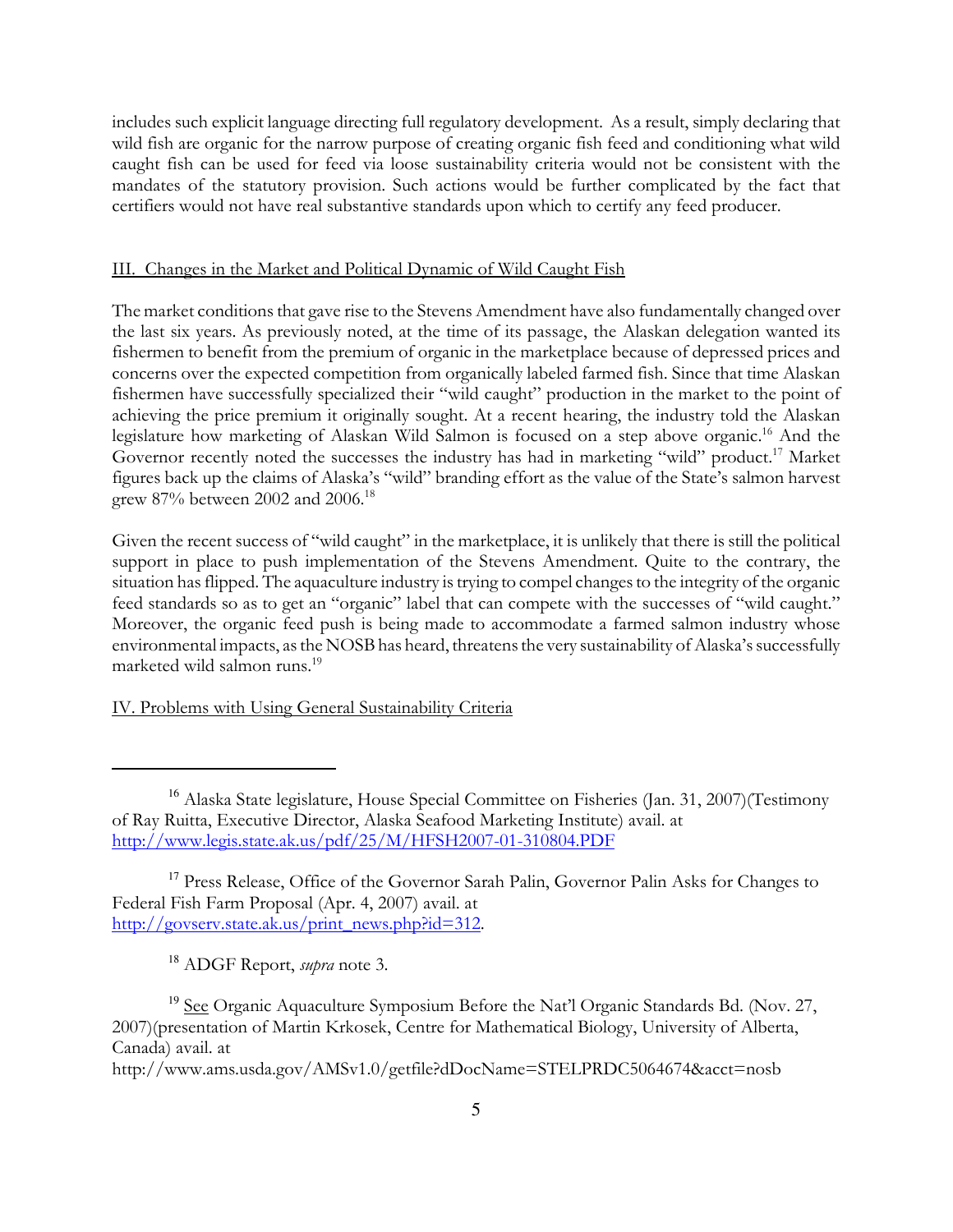One proposed solution to the "slippery slope" of using the Stevens Amendment authority is to condition the designation of wild caught seafood for fish feed on criteria that seek to ensure use of only sustainably managed wild fisheries. Implementation of such a "solution" would cause significant oversight problems.

First, the regulatory definition of "organic production" already includes general criteria for managing production systems to foster cycling of resources, promote ecological balance and conserve biodiversity. 7 C.F.R. § 205.2. Any use of wild caught fisheries would have to meet these general criteria. As noted above, CFS does not believe that the action of using fisheries for aquaculture fish meal and fish oil production can be determined with any certainty to promote ecological balance or conserve biodiversity. To the contrary, the exploitation of such fisheries is actually harming the ecological balance of marine systems.

Second, it has been suggested that sustainability criteria could reference third party or foreign standards for marine conservation or organic production. Utilization of such standards would violate the directive of the Stevens Amendment. In no manner have these third party standards been subjected to the scrutiny of rulemaking called for in the Stevens Amendment and the U.S. public has had no role in developing the substance of these private standards. The only way this could be rectified would be for the Board to adopt the express language of private standards into its proposed regulations and allow public comment.

Third, general sustainable criteria will create uneven and impossible enforcement. Certifiers with little or no experience in marine conservation will be left to interpret vague criteria and then assess whether a fish meal or fish oil producer has operated in a manner consistent with the certifiers' subjective interpretation. CFS realizes that the regulations cannot be wholly proscriptive but leaving accredited certifying agencies to broadly interpret general criteria, especially in an area with little known expertise, will create very uneven enforcement and simply will not work. The Livestock Committee should be acutely aware of this based upon the pasture issue where the requirement of "access to pasture" has been subjected to certifier interpretations of such varying magnitude that the USDA has embarked on a tortured multi-year process with the goal of clarifying the standard with more exacting language.

#### V. Preferred Alternative

The ability to adhere to the process of organic production should drive what products are available to consumers and the desire to market a certain product as "organic" should not compell a contortion or dilution of the existing standards. CFS recognizes that certain members of the aquaculture industry may have made great gains in lessening the environmental footprint of their industry but such achievement does not entitle the industry to obtain an organic label at all costs. Just as the wild caught fisherman utilized the marketplace without organic labels to gain a premium and reputation for quality, aquaculturists can use their purported environmental gains to develop markets through other eco-labels.

CFS believes that the Board should not allow wild caught fish to be used to obtain "organic fish meal" or "organic fish oil." Aquaculture systems that do not deploy fish meal and fish oil and can meet the recommended standards should be the first products into the "organic" market. The byproducts of these systems can be used as the foundation for development of a domestic organic fish meal and fish